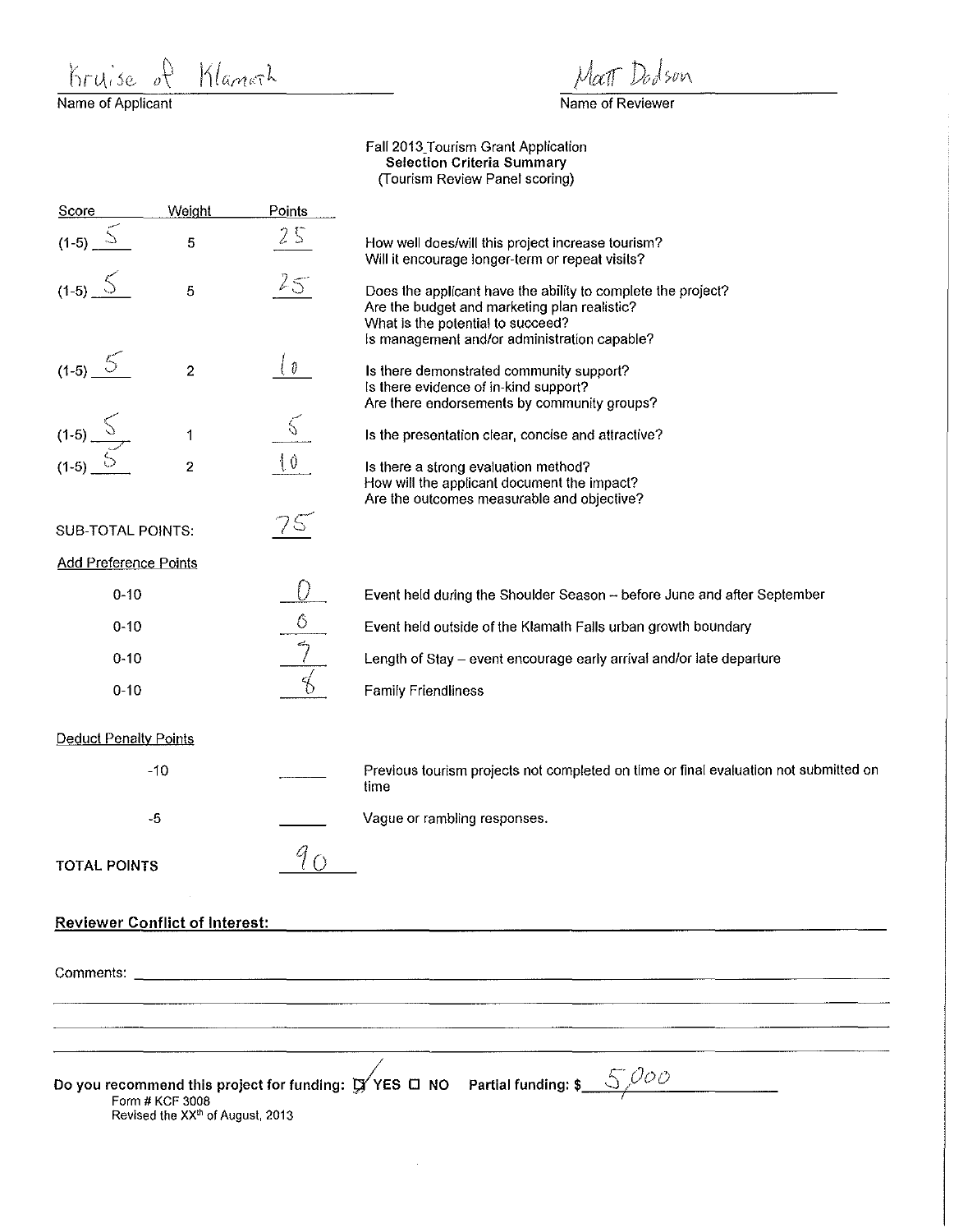KRUISE OF KLAMATH

 $-L1$  AMS Name of Reviewer

## Faii2013\_Tourism Grant Application **Selection Criteria Summary**  (Tourism Review Panel scoring)

l, ł

| Score                        | Weight                  | Points          |                                                                                                                                                                                                   |
|------------------------------|-------------------------|-----------------|---------------------------------------------------------------------------------------------------------------------------------------------------------------------------------------------------|
| $(1-5)$ $\frac{15}{2}$       | 5                       | 25              | How well does/will this project increase tourism?<br>Will it encourage longer-term or repeat visits?                                                                                              |
| $(1-5)$ 5                    | 5                       | 25              | Does the applicant have the ability to complete the project?<br>Are the budget and marketing plan realistic?<br>What is the potential to succeed?<br>Is management and/or administration capable? |
| $(1-5)$ $5$                  | $\overline{c}$          | 10 <sup>7</sup> | Is there demonstrated community support?<br>Is there evidence of in-kind support?<br>Are there endorsements by community groups?                                                                  |
| $(1-5) 5$                    | 1                       |                 | Is the presentation clear, concise and attractive?                                                                                                                                                |
| $(1-5)$ $3$                  | $\overline{\mathbf{2}}$ | $\mathsf{C}$    | Is there a strong evaluation method?<br>How will the applicant document the impact?<br>Are the outcomes measurable and objective?                                                                 |
| <b>SUB-TOTAL POINTS:</b>     |                         |                 |                                                                                                                                                                                                   |
| <b>Add Preference Points</b> |                         |                 |                                                                                                                                                                                                   |
| $0 - 10$                     |                         |                 | Event held during the Shoulder Season - before June and after September                                                                                                                           |
| $0 - 10$                     |                         |                 | Event held outside of the Klamath Falls urban growth boundary                                                                                                                                     |
| $0 - 10$                     |                         |                 | Length of Stay - event encourage early arrival and/or late departure                                                                                                                              |
| $0 - 10$                     |                         | ID              | <b>Family Friendliness</b>                                                                                                                                                                        |
| <b>Deduct Penalty Points</b> |                         |                 |                                                                                                                                                                                                   |
|                              | $-10$                   |                 | Previous tourism projects not completed on time or final evaluation not submitted on<br>time                                                                                                      |
|                              | $-5$                    |                 | Vague or rambling responses.                                                                                                                                                                      |
| <b>TOTAL POINTS</b>          |                         |                 |                                                                                                                                                                                                   |
|                              |                         |                 |                                                                                                                                                                                                   |

## **Reviewer Conflict of Interest:**

|  |  |                                                 | Comments: I KNOW THAT THIS IS A VERY SUCCESSFUL EVENT, I WOULD |
|--|--|-------------------------------------------------|----------------------------------------------------------------|
|  |  | LIKE TO SEE A MORE DETAILED METHOD OF MEASURING |                                                                |
|  |  |                                                 | THE GROWTH AND SUCCESS OF EVENT. SOMETHING LIKE A SURVEY       |
|  |  |                                                 | OF REGISTERANTS WITH THEIR ZIP CODES OR LICENSE PLATES INTO    |

| Do you recommend this project for funding: $\overline{\texttt{A}}$ YES $\Box$ NO $^-$ Partial funding: \$ $\tilde{\to}$ , $\textcircled{\wedge} \mathbb{D}^-$ |  |
|---------------------------------------------------------------------------------------------------------------------------------------------------------------|--|
| Form # KCF 3008                                                                                                                                               |  |
| Revised the XX <sup>th</sup> of August, 2013                                                                                                                  |  |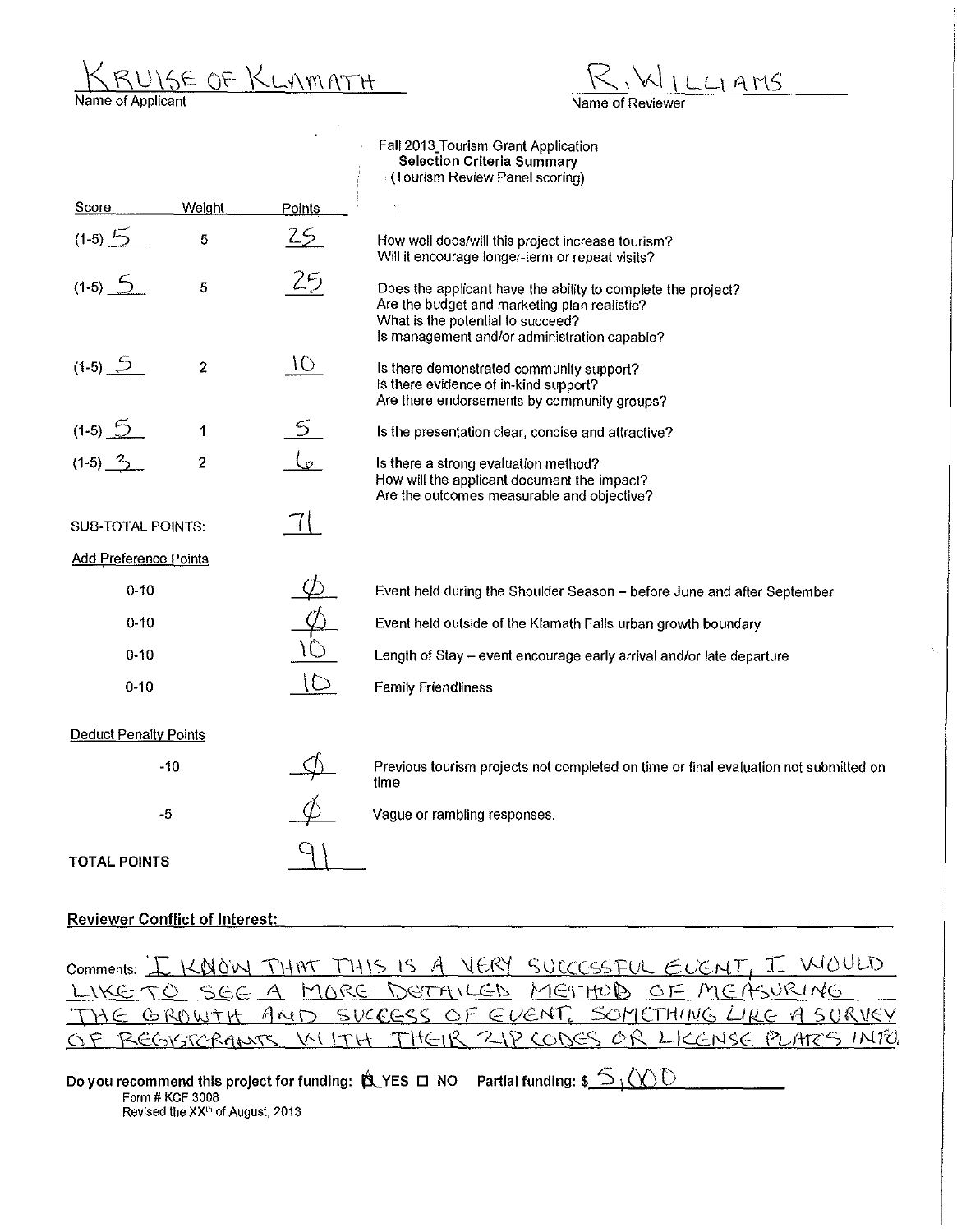$34$ Name of Applicant

Name of Reviewer

ם ו

Faii2013\_Tourism Grant Application Selection Criteria Summary (Tourism Review Panel scoring)

| <b>Score</b>                          | Weight                                                          | Points |                                                                                                                                                                                                   |
|---------------------------------------|-----------------------------------------------------------------|--------|---------------------------------------------------------------------------------------------------------------------------------------------------------------------------------------------------|
| $(1-5)$                               | 5                                                               |        | How well does/will this project increase tourism?<br>Will it encourage longer-term or repeat visits?                                                                                              |
| $(1-5)$                               | 5                                                               |        | Does the applicant have the ability to complete the project?<br>Are the budget and marketing plan realistic?<br>What is the potential to succeed?<br>Is management and/or administration capable? |
| $(1-5)$                               | $\boldsymbol{2}$                                                | 10     | Is there demonstrated community support?<br>Is there evidence of in-kind support?<br>Are there endorsements by community groups?                                                                  |
| $(1-5)$                               | 1                                                               |        | Is the presentation clear, concise and attractive?                                                                                                                                                |
| $(1-5)$                               | $\boldsymbol{2}$                                                |        | is there a strong evaluation method?<br>How will the applicant document the impact?<br>Are the outcomes measurable and objective?                                                                 |
| SUB-TOTAL POINTS:                     |                                                                 |        |                                                                                                                                                                                                   |
| <b>Add Preference Points</b>          |                                                                 |        |                                                                                                                                                                                                   |
| $0 - 10$                              |                                                                 |        | Event held during the Shoulder Season - before June and after September                                                                                                                           |
| $0 - 10$                              |                                                                 |        | Event held outside of the Klamath Falls urban growth boundary                                                                                                                                     |
| $0 - 10$                              |                                                                 | ID     | Length of Stay - event encourage early arrival and/or late departure                                                                                                                              |
| $0 - 10$                              |                                                                 | ID     | <b>Family Friendliness</b>                                                                                                                                                                        |
| <b>Deduct Penalty Points</b>          |                                                                 |        |                                                                                                                                                                                                   |
|                                       | $-10$                                                           |        | Previous tourism projects not completed on time or final evaluation not submitted on<br>time                                                                                                      |
| $-5$                                  |                                                                 |        | Vague or rambling responses.                                                                                                                                                                      |
| <b>TOTAL POINTS</b>                   |                                                                 |        |                                                                                                                                                                                                   |
| <b>Reviewer Conflict of Interest:</b> |                                                                 |        |                                                                                                                                                                                                   |
|                                       |                                                                 |        |                                                                                                                                                                                                   |
|                                       |                                                                 |        |                                                                                                                                                                                                   |
|                                       |                                                                 |        |                                                                                                                                                                                                   |
|                                       | Form # KCF 3008<br>Revised the XX <sup>th</sup> of August, 2013 |        | Do you recommend this project for funding: $\cancel{\mathsf{A}}$ YES $\Box$ NO Partial funding: \$                                                                                                |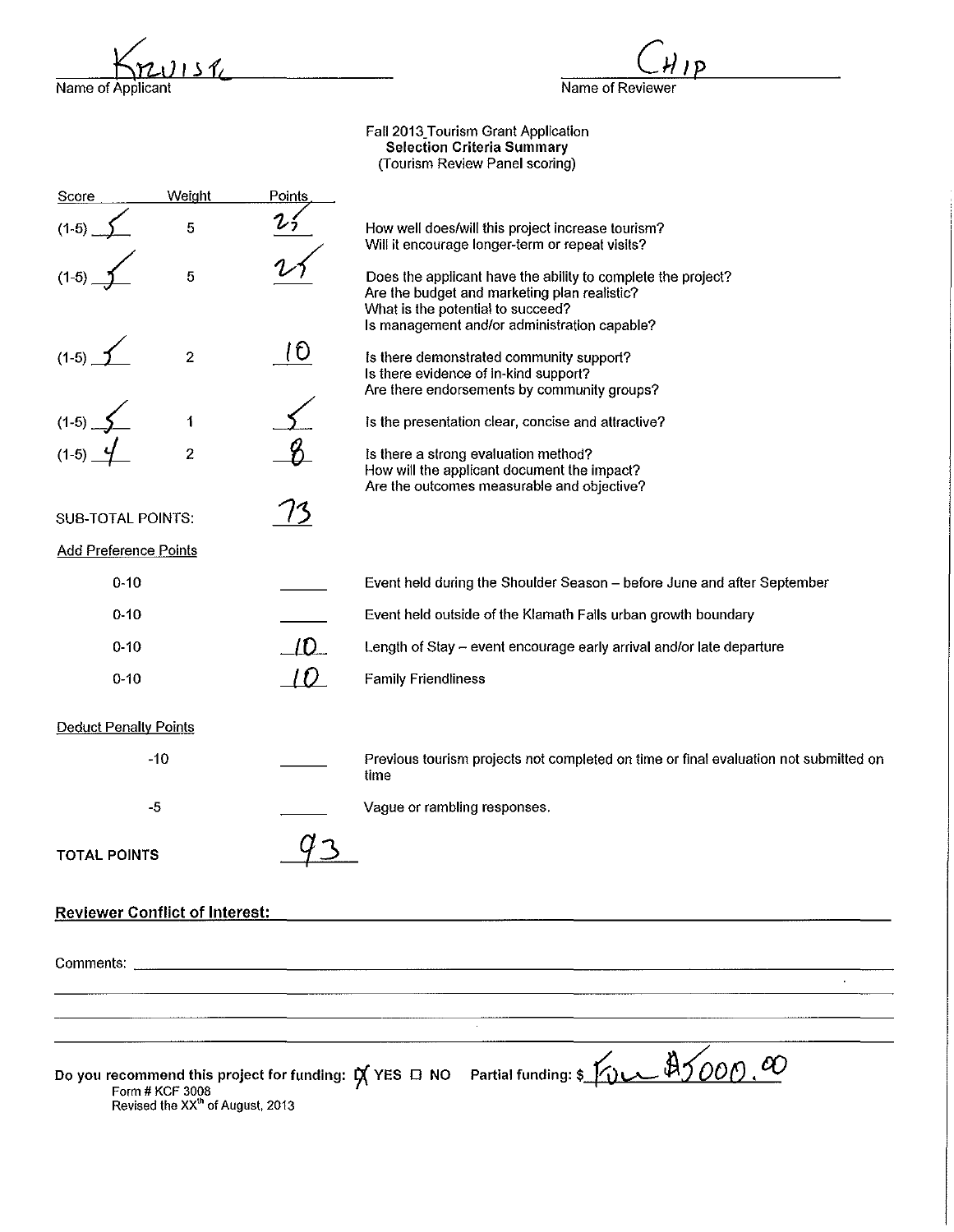Kruse of Klemuth Name of Applicant

LISA Gallinsay Name of Reviewer

Fa112013\_Tourism Grant Application Selection Criteria Summary (Tourism Review Panel scoring)

| Score                                 | Weight                                                          | Points         |                                                                                                                                                                                                   |
|---------------------------------------|-----------------------------------------------------------------|----------------|---------------------------------------------------------------------------------------------------------------------------------------------------------------------------------------------------|
| $(1-5)$ $4$                           | 5                                                               |                | How well does/will this project increase tourism?<br>Will it encourage longer-term or repeat visits?                                                                                              |
| $(1-5)$ 5                             | 5                                                               |                | Does the applicant have the ability to complete the project?<br>Are the budget and marketing plan realistic?<br>What is the potential to succeed?<br>Is management and/or administration capable? |
| $(1-5)$ $\frac{6}{2}$                 | $\boldsymbol{2}$                                                | $\cup$         | is there demonstrated community support?<br>Is there evidence of in-kind support?<br>Are there endorsements by community groups?                                                                  |
| $(1-5)$                               | 1                                                               |                | Is the presentation clear, concise and attractive?                                                                                                                                                |
| $(1-5)$                               | $\overline{c}$                                                  |                | Is there a strong evaluation method?<br>How will the applicant document the impact?<br>Are the outcomes measurable and objective?                                                                 |
| SUB-TOTAL POINTS:                     |                                                                 |                |                                                                                                                                                                                                   |
| <b>Add Preference Points</b>          |                                                                 |                |                                                                                                                                                                                                   |
| $0 - 10$                              |                                                                 |                | Event held during the Shoulder Season -- before June and after September                                                                                                                          |
| $0 - 10$                              |                                                                 |                | Event held outside of the Klamath Falls urban growth boundary                                                                                                                                     |
| $0 - 10$                              |                                                                 |                | Length of Stay - event encourage early arrival and/or late departure                                                                                                                              |
| $0 - 10$                              |                                                                 | $\overline{5}$ | <b>Family Friendliness</b>                                                                                                                                                                        |
| <b>Deduct Penalty Points</b>          |                                                                 | /ð\            |                                                                                                                                                                                                   |
|                                       | $-10$                                                           |                | Previous tourism projects not completed on time or final evaluation not submitted on<br>time                                                                                                      |
|                                       | -5                                                              |                | Vague or rambling responses.                                                                                                                                                                      |
| <b>TOTAL POINTS</b>                   |                                                                 |                |                                                                                                                                                                                                   |
| <b>Reviewer Conflict of Interest:</b> |                                                                 |                |                                                                                                                                                                                                   |
| Comments:                             |                                                                 |                | <u> 1980 - Jan Samuel Barn, martin de filosofoar (h. 1980).</u>                                                                                                                                   |
|                                       |                                                                 |                |                                                                                                                                                                                                   |
|                                       |                                                                 |                |                                                                                                                                                                                                   |
|                                       | Form # KCF 3008<br>Revised the XX <sup>In</sup> of August, 2013 |                | Do you recommend this project for funding: $\cancel{\pi}$ YES $\Box$ NO Partial funding: $\frac{\mathcal{S}}{\mathcal{S}}$ , $\frac{000}{\sqrt{00}}$                                              |

 $\hat{\mathcal{A}}$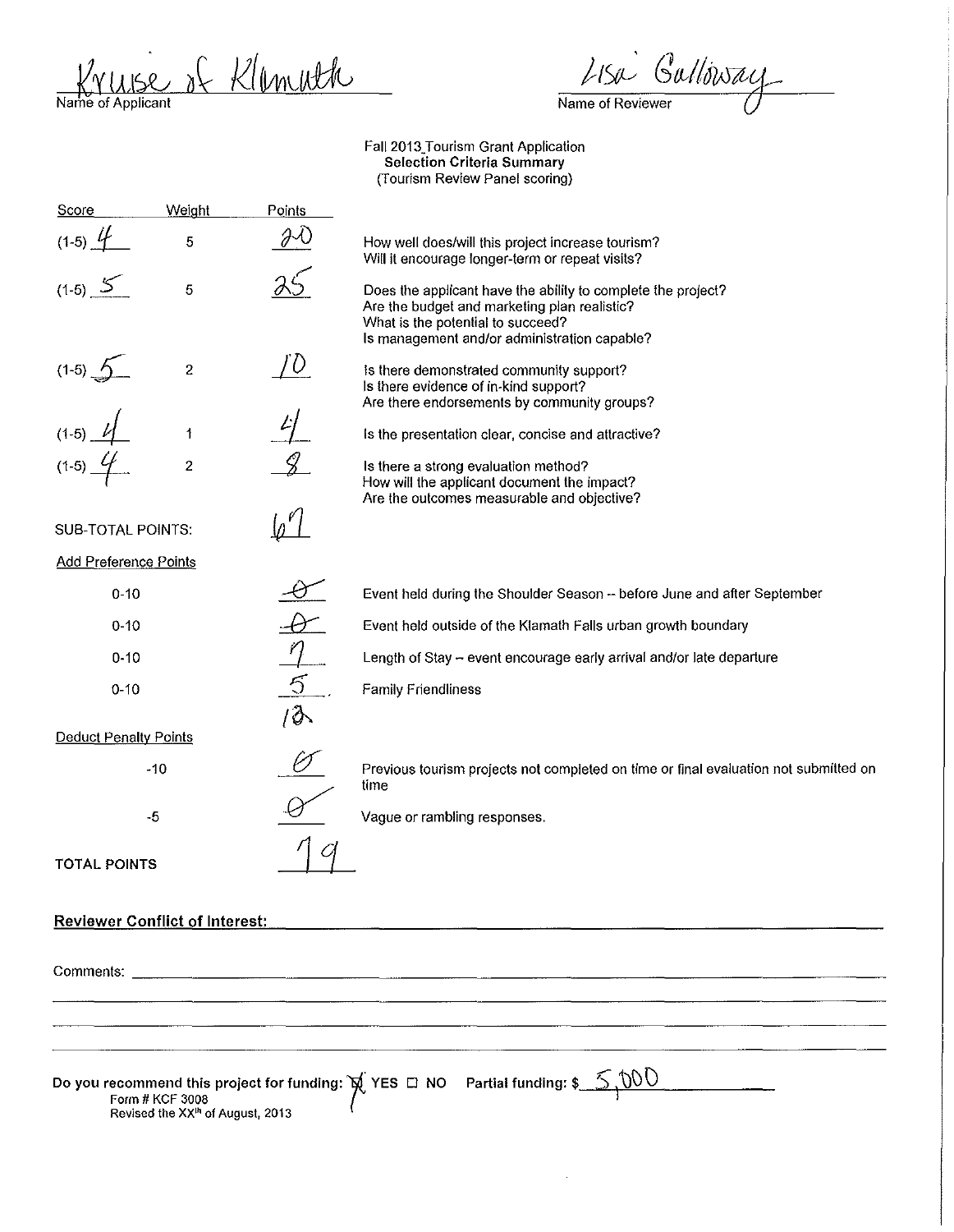se of Klamath Fall 2013 Tourism Grant Application **Selection Criteria Summary** (Tourism Review Panel scoring) Weight Points Score  $20$  $(1-5)$ 5 How well does/will this project increase tourism? Will it encourage longer-term or repeat visits?  $20$  $(1-5)$  4 5 Does the applicant have the ability to complete the project? Are the budget and marketing plan realistic? What is the potential to succeed? Is management and/or administration capable? Is there demonstrated community support?  $|$  know the kruise has<br>ls there evidence of in-kind support?  $|$  lots of community  $\epsilon u \rho \rho \omega^+$ .<br>Are there endorsements by community groups? Why no letters ?  $\epsilon$  $(1-5)$  4  $\overline{2}$ Is the presentation clear, concise and attractive? 1  $\overline{2}$ Is there a strong evaluation method? How will the applicant document the impact? Are the outcomes measurable and objective? 58 I **SUB-TOTAL POINTS: Add Preference Points**  $0 - 10$ Event held during the Shoulder Season - before June and after September  $0 - 10$ Event held outside of the Klamath Falls urban growth boundary  $0 - 10$ Length of Stay - event encourage early arrival and/or late departure  $0 - 10$ **Family Friendliness Deduct Penalty Points**  $-10$ Previous tourism projects not completed on time or final evaluation not submitted on time  $-5$ Vaque or rambling responses. 68 **TOTAL POINTS** 

## **Reviewer Conflict of Interest:**

| comments: Very pleased to see tourem grant being used to grow the Kruise and     |
|----------------------------------------------------------------------------------|
|                                                                                  |
| to promote the overall Kruise, not just the mini-shows - that's as it should be. |
| 1 hope they work closely with DK. Excellent event willing history in Klamath.    |

Do you recommend this project for funding:  $\mathbb{F}$  YES  $\Box$  NO Partial funding:  $\mathbb{S}$   $\Box$   $\Diamond$   $\Diamond$   $\Diamond$ Form # KCF 3008 Revised the XX<sup>th</sup> of August, 2013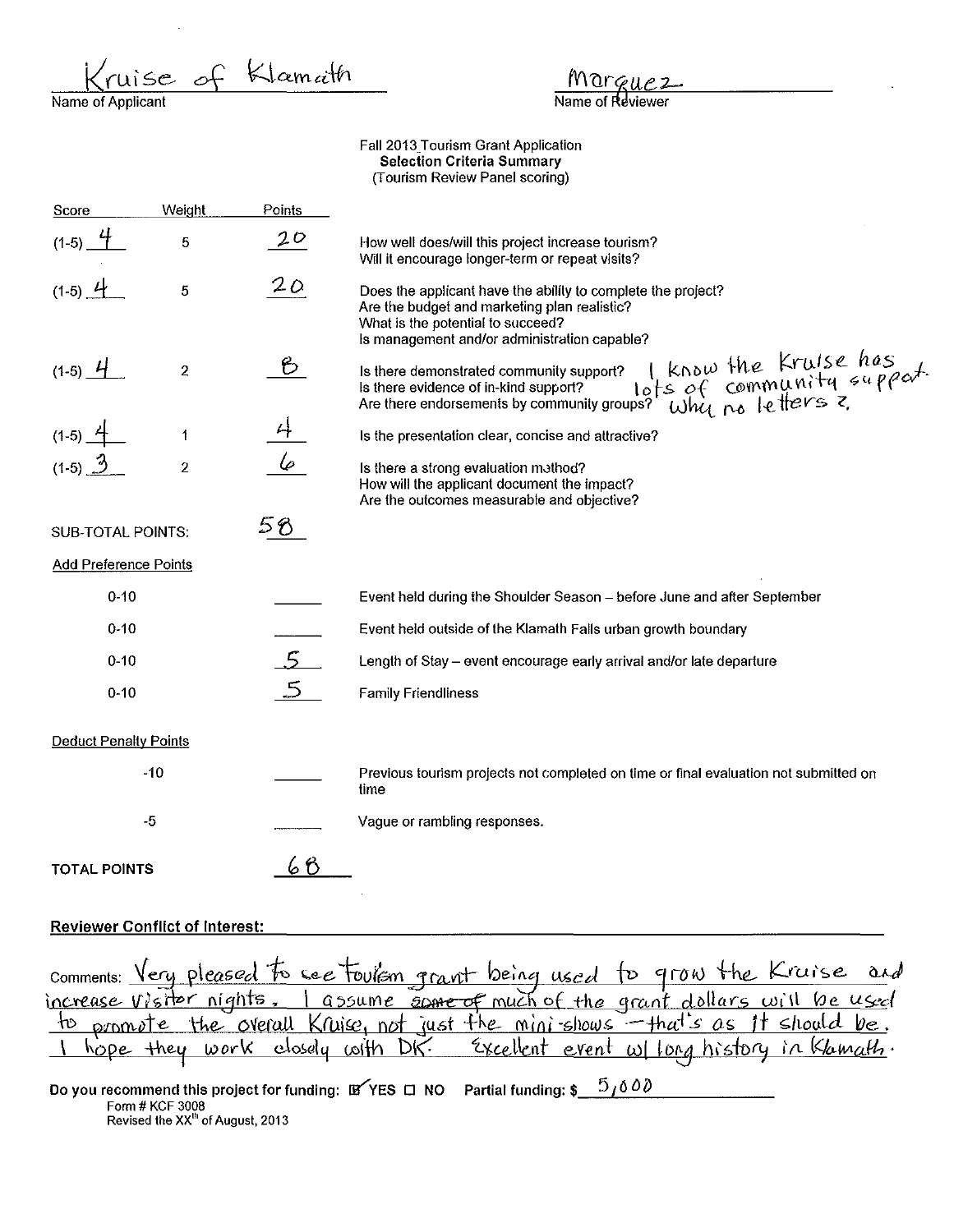Name of Applicant Kruise. of Klontat L.

 $\mathsf{l}$ 

Name of Reviewer  $\hat{\mathcal{B}}$   $\int_{\Omega} \hat{\mathcal{C}} \hat{\mathcal{C}} (\omega, \omega)$ 

Fall 201<u>3</u>4 Tourism Grant Application<br>Selection Criteria Summary<br>(Tourism Review Panel scoring)

| $(1.5)$ $4/$<br>5<br>20<br>How well does/will this project increase tourism?<br>Will it encourage longer-term or repeat visits?<br>76<br>$(1-5)$ <sup><math>\leq</math></sup><br>5<br>Does the applicant have the ability to complete the project?<br>IsAre the budget and marketing plan realistic?<br>What is the potential to succeed?<br>Is management and/or administration capable?<br>$(1-5)$ $-/-$<br>2<br><u> 8:</u><br>Is there demonstrated community support?<br>Is there evidence of in-kind support?<br>Are there endorsements by community groups?<br><u>ी :</u><br>$(1-5) \frac{3}{2}$<br>1<br>Is the presentation clear, concise and attractive?<br>Points will be deducted for vague or rambling responses.<br>$(1-5)$<br>$\overline{c}$<br>Is there a strong evaluation method?<br>How will the applicant document the impact?<br>Are the outcomes measurable and objective?<br><b>SUB-TOTAL POINTS:</b><br><b>Add Preference Points</b><br>$\mathcal{L}_{\mathcal{D}}$<br>Event held during the Shoulder Season - before June and after September<br>$0-10$<br>Ő<br>0.10<br>Event held outside of the Klamath Falls urban growth boundary- Outlying Areas<br>$\chi$<br>0.10<br>Length of Stay - event encourage early arrival and/or late departure<br>$8^{\circ}$<br>0.10<br><b>Family Friendliness</b><br>Deduct Penalty - Points<br>$\cdot\!\theta$ r<br>$-10$<br>Previous tourism projects not completed on time or final evaluation not submitted on<br>time<br>$\mathcal{O}$<br>-5<br>Vague or rambling responses.<br><b>TOTAL POINTS</b><br>$\pmb{\cdot}$<br><b>Reviewer Conflict of Interest:</b><br>Form # KCF 3008<br>Revised the 28XX <sup>th</sup> of SeptemberAugust, 20134 | Score | Welght | Points |  |  |  |
|--------------------------------------------------------------------------------------------------------------------------------------------------------------------------------------------------------------------------------------------------------------------------------------------------------------------------------------------------------------------------------------------------------------------------------------------------------------------------------------------------------------------------------------------------------------------------------------------------------------------------------------------------------------------------------------------------------------------------------------------------------------------------------------------------------------------------------------------------------------------------------------------------------------------------------------------------------------------------------------------------------------------------------------------------------------------------------------------------------------------------------------------------------------------------------------------------------------------------------------------------------------------------------------------------------------------------------------------------------------------------------------------------------------------------------------------------------------------------------------------------------------------------------------------------------------------------------------------------------------------------------------------------------------------------------------------------------------|-------|--------|--------|--|--|--|
|                                                                                                                                                                                                                                                                                                                                                                                                                                                                                                                                                                                                                                                                                                                                                                                                                                                                                                                                                                                                                                                                                                                                                                                                                                                                                                                                                                                                                                                                                                                                                                                                                                                                                                              |       |        |        |  |  |  |
|                                                                                                                                                                                                                                                                                                                                                                                                                                                                                                                                                                                                                                                                                                                                                                                                                                                                                                                                                                                                                                                                                                                                                                                                                                                                                                                                                                                                                                                                                                                                                                                                                                                                                                              |       |        |        |  |  |  |
|                                                                                                                                                                                                                                                                                                                                                                                                                                                                                                                                                                                                                                                                                                                                                                                                                                                                                                                                                                                                                                                                                                                                                                                                                                                                                                                                                                                                                                                                                                                                                                                                                                                                                                              |       |        |        |  |  |  |
|                                                                                                                                                                                                                                                                                                                                                                                                                                                                                                                                                                                                                                                                                                                                                                                                                                                                                                                                                                                                                                                                                                                                                                                                                                                                                                                                                                                                                                                                                                                                                                                                                                                                                                              |       |        |        |  |  |  |
|                                                                                                                                                                                                                                                                                                                                                                                                                                                                                                                                                                                                                                                                                                                                                                                                                                                                                                                                                                                                                                                                                                                                                                                                                                                                                                                                                                                                                                                                                                                                                                                                                                                                                                              |       |        |        |  |  |  |
|                                                                                                                                                                                                                                                                                                                                                                                                                                                                                                                                                                                                                                                                                                                                                                                                                                                                                                                                                                                                                                                                                                                                                                                                                                                                                                                                                                                                                                                                                                                                                                                                                                                                                                              |       |        |        |  |  |  |
|                                                                                                                                                                                                                                                                                                                                                                                                                                                                                                                                                                                                                                                                                                                                                                                                                                                                                                                                                                                                                                                                                                                                                                                                                                                                                                                                                                                                                                                                                                                                                                                                                                                                                                              |       |        |        |  |  |  |
|                                                                                                                                                                                                                                                                                                                                                                                                                                                                                                                                                                                                                                                                                                                                                                                                                                                                                                                                                                                                                                                                                                                                                                                                                                                                                                                                                                                                                                                                                                                                                                                                                                                                                                              |       |        |        |  |  |  |
|                                                                                                                                                                                                                                                                                                                                                                                                                                                                                                                                                                                                                                                                                                                                                                                                                                                                                                                                                                                                                                                                                                                                                                                                                                                                                                                                                                                                                                                                                                                                                                                                                                                                                                              |       |        |        |  |  |  |
|                                                                                                                                                                                                                                                                                                                                                                                                                                                                                                                                                                                                                                                                                                                                                                                                                                                                                                                                                                                                                                                                                                                                                                                                                                                                                                                                                                                                                                                                                                                                                                                                                                                                                                              |       |        |        |  |  |  |
|                                                                                                                                                                                                                                                                                                                                                                                                                                                                                                                                                                                                                                                                                                                                                                                                                                                                                                                                                                                                                                                                                                                                                                                                                                                                                                                                                                                                                                                                                                                                                                                                                                                                                                              |       |        |        |  |  |  |
|                                                                                                                                                                                                                                                                                                                                                                                                                                                                                                                                                                                                                                                                                                                                                                                                                                                                                                                                                                                                                                                                                                                                                                                                                                                                                                                                                                                                                                                                                                                                                                                                                                                                                                              |       |        |        |  |  |  |
|                                                                                                                                                                                                                                                                                                                                                                                                                                                                                                                                                                                                                                                                                                                                                                                                                                                                                                                                                                                                                                                                                                                                                                                                                                                                                                                                                                                                                                                                                                                                                                                                                                                                                                              |       |        |        |  |  |  |
|                                                                                                                                                                                                                                                                                                                                                                                                                                                                                                                                                                                                                                                                                                                                                                                                                                                                                                                                                                                                                                                                                                                                                                                                                                                                                                                                                                                                                                                                                                                                                                                                                                                                                                              |       |        |        |  |  |  |
| Do you recommend this project for funding: $\mathbb{Q}$ YES $\Box$ NO Partial funding: \$ 3500.00                                                                                                                                                                                                                                                                                                                                                                                                                                                                                                                                                                                                                                                                                                                                                                                                                                                                                                                                                                                                                                                                                                                                                                                                                                                                                                                                                                                                                                                                                                                                                                                                            |       |        |        |  |  |  |
|                                                                                                                                                                                                                                                                                                                                                                                                                                                                                                                                                                                                                                                                                                                                                                                                                                                                                                                                                                                                                                                                                                                                                                                                                                                                                                                                                                                                                                                                                                                                                                                                                                                                                                              |       |        |        |  |  |  |
|                                                                                                                                                                                                                                                                                                                                                                                                                                                                                                                                                                                                                                                                                                                                                                                                                                                                                                                                                                                                                                                                                                                                                                                                                                                                                                                                                                                                                                                                                                                                                                                                                                                                                                              |       |        |        |  |  |  |
|                                                                                                                                                                                                                                                                                                                                                                                                                                                                                                                                                                                                                                                                                                                                                                                                                                                                                                                                                                                                                                                                                                                                                                                                                                                                                                                                                                                                                                                                                                                                                                                                                                                                                                              |       |        |        |  |  |  |
|                                                                                                                                                                                                                                                                                                                                                                                                                                                                                                                                                                                                                                                                                                                                                                                                                                                                                                                                                                                                                                                                                                                                                                                                                                                                                                                                                                                                                                                                                                                                                                                                                                                                                                              |       |        |        |  |  |  |
|                                                                                                                                                                                                                                                                                                                                                                                                                                                                                                                                                                                                                                                                                                                                                                                                                                                                                                                                                                                                                                                                                                                                                                                                                                                                                                                                                                                                                                                                                                                                                                                                                                                                                                              |       |        |        |  |  |  |
|                                                                                                                                                                                                                                                                                                                                                                                                                                                                                                                                                                                                                                                                                                                                                                                                                                                                                                                                                                                                                                                                                                                                                                                                                                                                                                                                                                                                                                                                                                                                                                                                                                                                                                              |       |        |        |  |  |  |
|                                                                                                                                                                                                                                                                                                                                                                                                                                                                                                                                                                                                                                                                                                                                                                                                                                                                                                                                                                                                                                                                                                                                                                                                                                                                                                                                                                                                                                                                                                                                                                                                                                                                                                              |       |        |        |  |  |  |